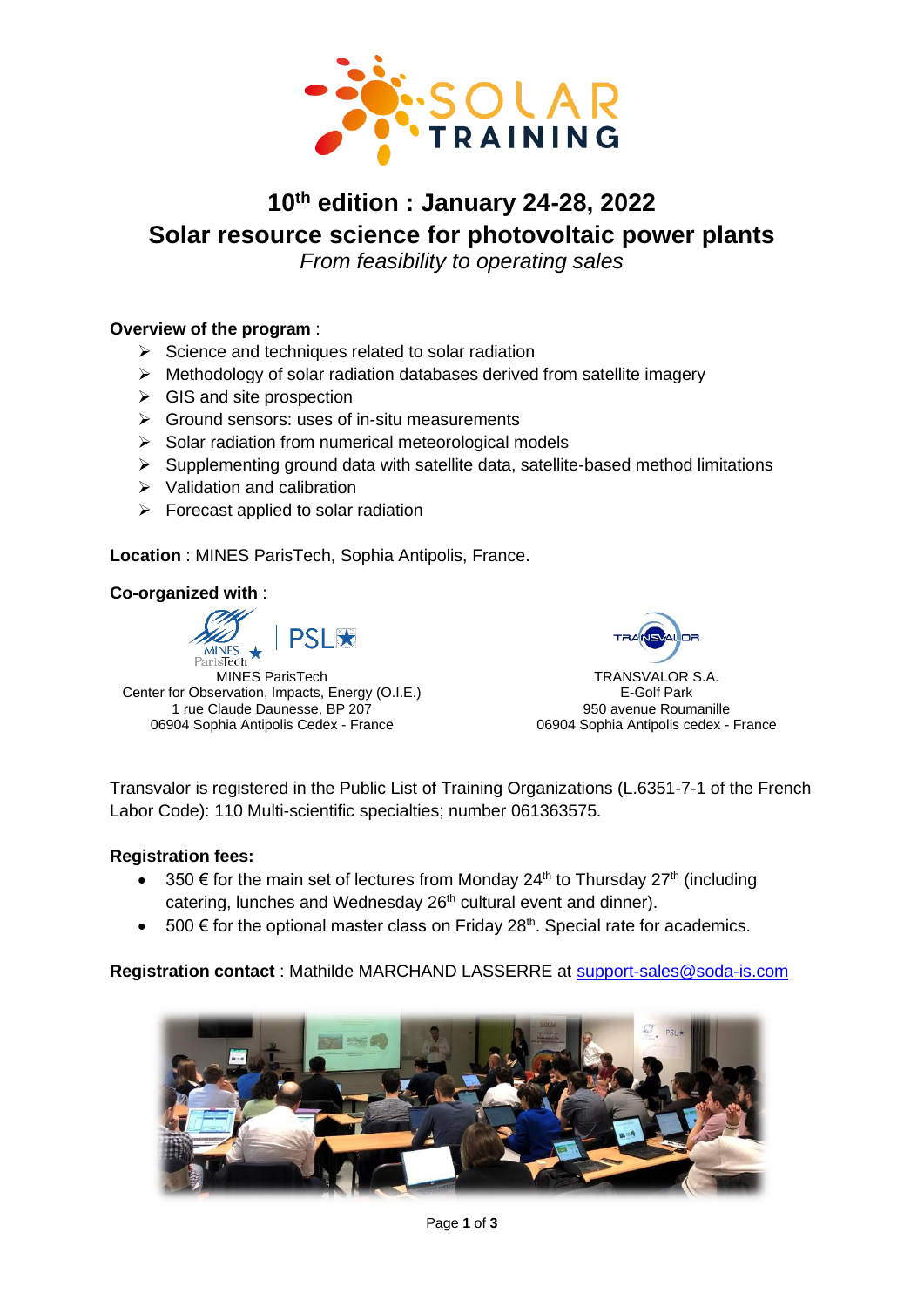

# **Program**

# **Monday January 24 th, 2022**

|                              | $14:00 - 16:00$   Basics in solar radiation - Practical work : sun position for true north |
|------------------------------|--------------------------------------------------------------------------------------------|
| $16:00 - 16:30$ Coffee break |                                                                                            |
|                              | 16:30 – 17:30   Basics in GIS                                                              |
|                              | $17:30 - 18:30$   Meet the experts                                                         |
| 18:30                        | End of session                                                                             |

# **Tuesday January 25th, 2022**

| $08:30 - 09:00$ | Welcome coffee - Registration                                       |  |
|-----------------|---------------------------------------------------------------------|--|
| $09:00 - 10:00$ | Presentation of MINES ParisTech and Transvalor                      |  |
|                 | Introduction of posters of OIE PhD students - Stand SoDa Products & |  |
|                 | <b>Services</b>                                                     |  |
| $10:30 - 11:00$ | Coffee break - poster session                                       |  |
| $11:00 - 12:00$ | Environmental assessment of solar project                           |  |
| $12:00 - 14:00$ | Lunch                                                               |  |
| $14:00 - 15:00$ | Site prospection using existing atlases (IRENA, PACA, Urban solar   |  |
|                 | cadasters)                                                          |  |
| $15:00 - 16:00$ | In-situ measurements                                                |  |
| $16:00 - 16:30$ | Coffee break – poster session                                       |  |
| $16:30 - 17:00$ | Using existing in-situ pyranometric measurements                    |  |
| $17:00 - 17:30$ | Using existing measuring stations from a nearby network             |  |
| $17:30 - 18:30$ | Meet the experts                                                    |  |
| 18:30           | End of session                                                      |  |